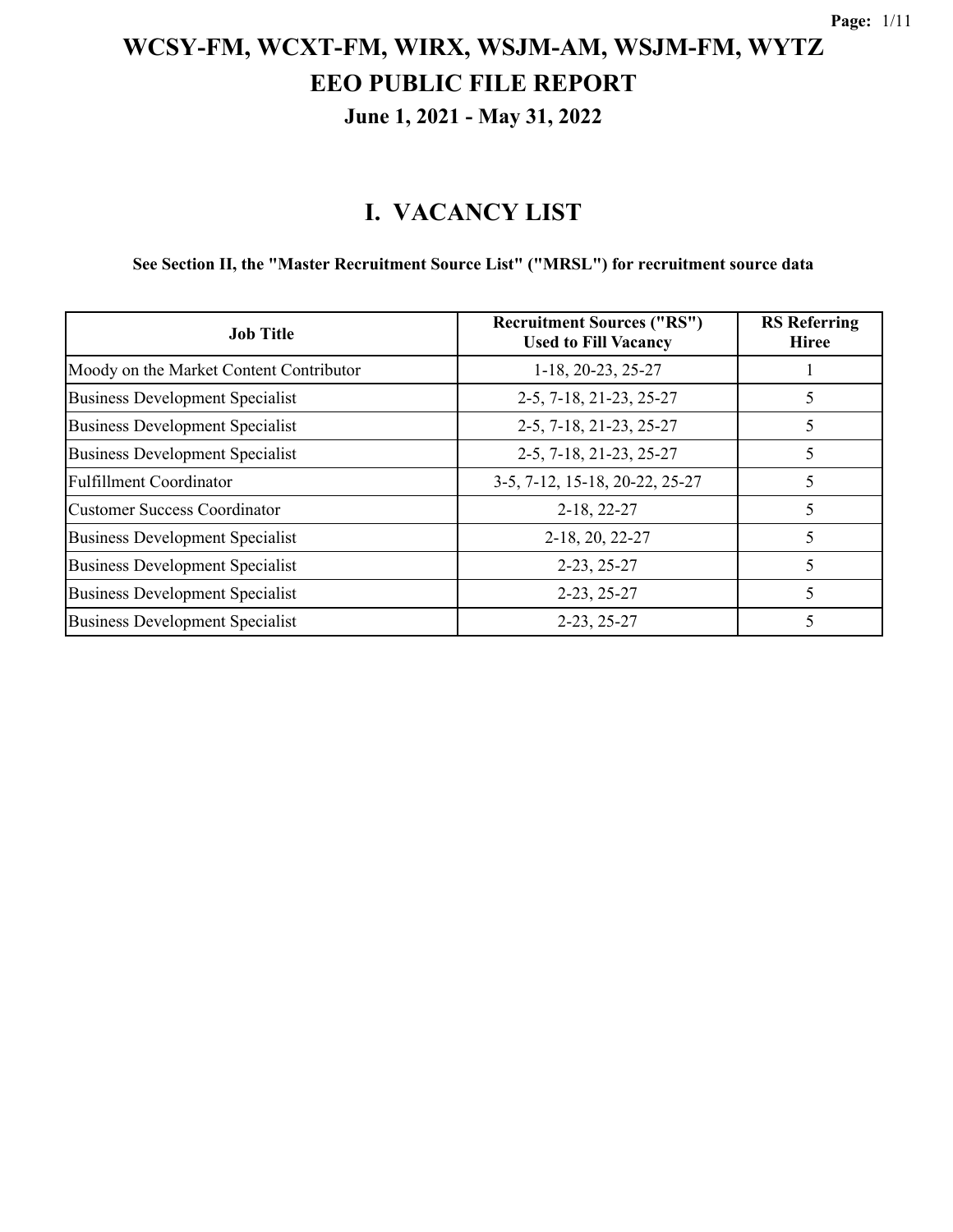#### **June 1, 2021 - May 31, 2022**

| <b>RS</b><br><b>Number</b> | <b>RS</b> Information                                                                                                                                                             | <b>Source Entitled</b><br>to Vacancy<br><b>Notification?</b><br>(Yes/No) | <b>No. of Interviewees</b><br><b>Referred by RS</b><br>Over<br><b>Reporting Period</b> |
|----------------------------|-----------------------------------------------------------------------------------------------------------------------------------------------------------------------------------|--------------------------------------------------------------------------|----------------------------------------------------------------------------------------|
| $\mathbf{1}$               | <b>Current Employee</b>                                                                                                                                                           | ${\bf N}$                                                                | $\mathbf{1}$                                                                           |
| $\overline{2}$             | FaceBook<br>1234 Nowhere St.<br>Job Listings, Wyoming<br>Job Listings Job Listings<br><b>Manual Posting</b>                                                                       | N                                                                        | 1                                                                                      |
| 3                          | Family Radio-LaCrosse<br>201 State St.<br>LaCrosse, Wisconsin 54601<br>Email: kristyn@mwfbroadcasting.com<br>Kristy Nix                                                           | N                                                                        | $\boldsymbol{0}$                                                                       |
| 4                          | <b>Grand Valley State University</b><br>206 Student Services<br>Allendale, Michigan 49401<br>Phone: 616-331-3350<br>Email: knapplis@gvsu.edu<br>Fax: 1-616-331-2070<br>Lisa Knapp | N                                                                        | $\boldsymbol{0}$                                                                       |
| 5                          | Indeed.com<br>Indeed.com Indeed.com<br>Indeed.com, Michigan<br>Phone: Job Listings<br>Job Listings Job Listings<br><b>Manual Posting</b>                                          | N                                                                        | 13                                                                                     |
| 6                          | LinkedIn<br>LinkedIn<br>LinkedIn, Michigan<br>LinkedIn LinkedIn<br><b>Manual Posting</b>                                                                                          | N                                                                        | $\overline{2}$                                                                         |
| $\tau$                     | Michigan Works-Cass/VanBuren<br>32849 Red Arrow Hwy.<br>Paw Paw, Michigan 49079<br>Phone: 800-533-5800<br>Email: arandag@michigan.gov<br>$Fax: 1-269-655-1094$<br>Gerry Aranda    | N                                                                        | $\boldsymbol{0}$                                                                       |
| $8\,$                      | Michigan Works-Dowagiac<br>601 D N. Front St.<br>Dowagiac, Michigan 49047<br>Phone: 269-782-9864<br>Email: vallejog@michigan.gov<br>Fax: 1-269-782-5706<br>Ginger Vallejo         | ${\bf N}$                                                                | $\boldsymbol{0}$                                                                       |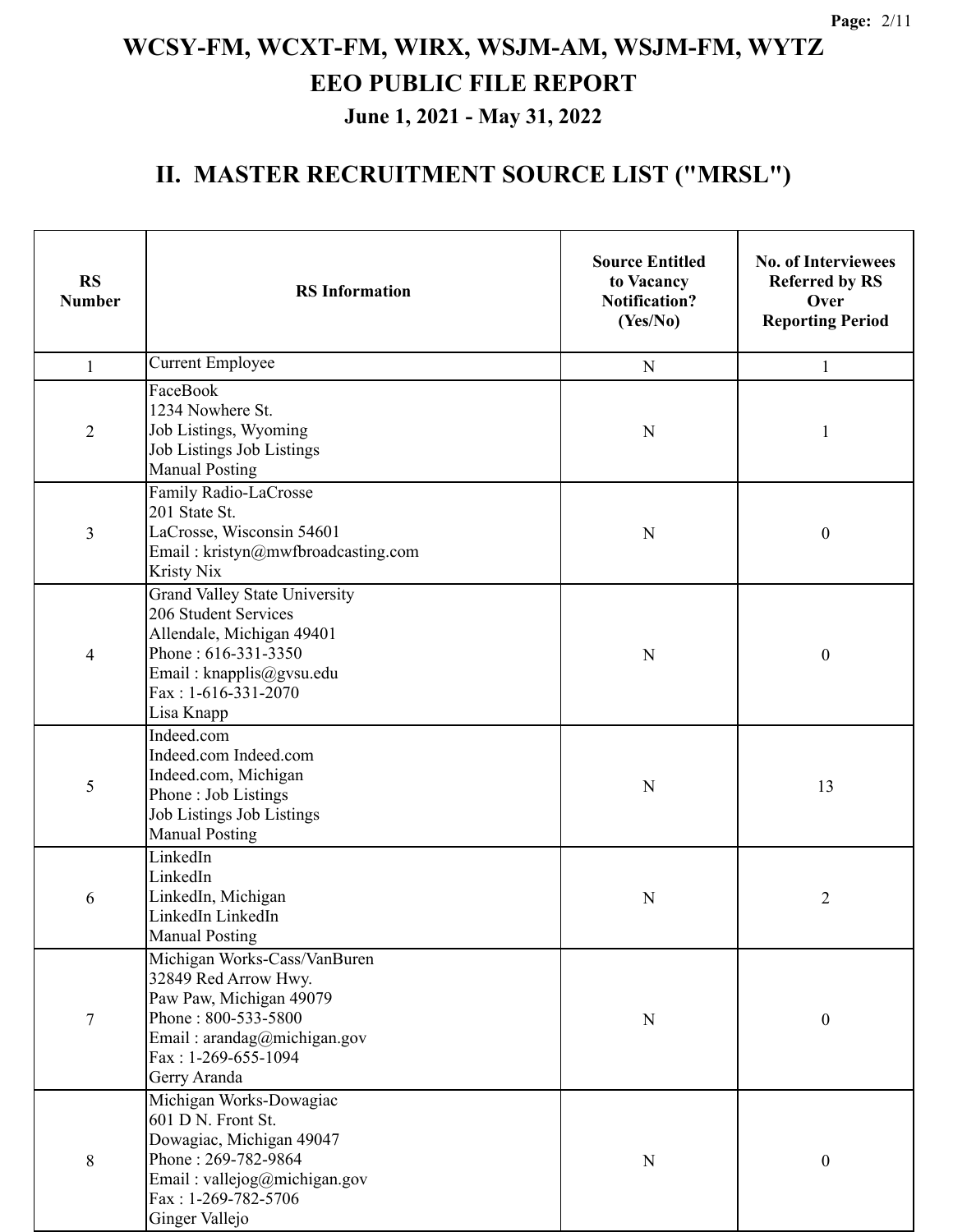| <b>RS</b><br><b>Number</b> | <b>RS</b> Information                                                                                                                                                       | <b>Source Entitled</b><br>to Vacancy<br><b>Notification?</b><br>(Yes/No) | <b>No. of Interviewees</b><br><b>Referred by RS</b><br>Over<br><b>Reporting Period</b> |
|----------------------------|-----------------------------------------------------------------------------------------------------------------------------------------------------------------------------|--------------------------------------------------------------------------|----------------------------------------------------------------------------------------|
| 9                          | Michigan Works-South Haven<br>128 Veterans Blvd.<br>South Haven, Michigan 49090<br>Phone: 269-637-1145<br>Email: alemanj@michigan.gov<br>Fax: 1-269-637-1795<br>Juan Aleman | N                                                                        | $\boldsymbol{0}$                                                                       |
| 10                         | Mid-West Family Broadcasting-Madison<br>730 Rayovac Dr.<br>Madison, Wisconsin 53711<br>Email: rj.brachman@mwfbg.com<br>RJ Brachman                                          | N                                                                        | $\boldsymbol{0}$                                                                       |
| 11                         | Mid-West Family-Rockford<br>2830 Sandy Hollow Rd.<br>Rockford, Illinois 61109<br>Email: mpaterson@rmgmwf.com<br>Mike Paterson                                               | N                                                                        | $\boldsymbol{0}$                                                                       |
| 12                         | Mid-West Management-Eau Claire<br>944 Harlem St.<br>Altoona, Wisconsin 54720<br>Email: neilbauer@midwestfamilyec.com<br>Neil Bauer                                          | N                                                                        | $\boldsymbol{0}$                                                                       |
| 13                         | MidWestFamilySWMI.com<br>580 E. Napier Ave.<br>Benton Harbor, Michigan 49022<br>Job Listing Job Listing<br><b>Manual Posting</b>                                            | N                                                                        |                                                                                        |
| 14                         | Moody on the Market/Jobs on the Market<br>580 E. Napier Ave.<br>Benton Harbor, Michigan 49022<br>Phone: Job Listings<br>Job Listings Job Listings<br><b>Manual Posting</b>  | $\mathbf N$                                                              | $\boldsymbol{0}$                                                                       |
| 15                         | MW Spring MO, Inc.<br>2453 Elm St.<br>Springfield, Missouri 65802<br>Phone: 417-886-5677<br>Email: kmckay@mwfmarketing.fm<br>Kelly McKay                                    | ${\bf N}$                                                                | $\boldsymbol{0}$                                                                       |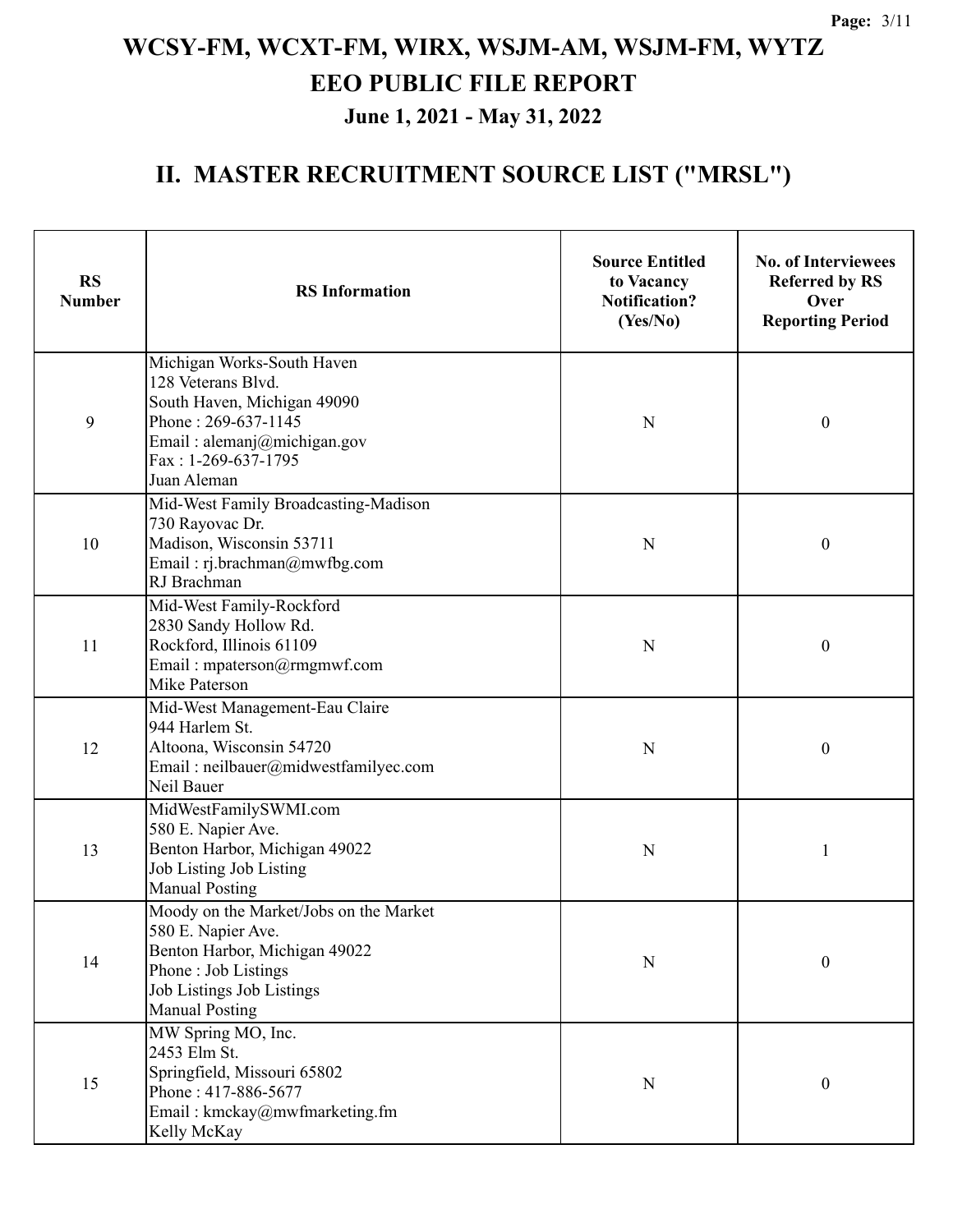#### **June 1, 2021 - May 31, 2022**

| <b>RS</b><br><b>Number</b> | <b>RS</b> Information                                                                                                                                                                      | <b>Source Entitled</b><br>to Vacancy<br><b>Notification?</b><br>(Yes/No) | <b>No. of Interviewees</b><br><b>Referred by RS</b><br>Over<br><b>Reporting Period</b> |
|----------------------------|--------------------------------------------------------------------------------------------------------------------------------------------------------------------------------------------|--------------------------------------------------------------------------|----------------------------------------------------------------------------------------|
| 16                         | NAACP-Kalamazoo<br>P.O. Box 51473<br>Kalamazoo, Michigan 49005<br>Phone: 269-343-4105<br>Email: info@naacpkalamazoo.org<br>Fax: 1-269-385-9775<br>Charles Warfield                         | N                                                                        | $\boldsymbol{0}$                                                                       |
| 17                         | <b>NAACP-Niles</b><br>924 Cherry St.<br>Niles, Michigan 49120<br>Phone: 269-683-7048<br>Email: naacp.niles@gmail.com<br>Fax: 1-419-624-8825<br>Saundria Wilson                             | $\mathbf N$                                                              | $\boldsymbol{0}$                                                                       |
| 18                         | NAACP-VanBuren County<br>72238 E. 34th Ave.<br>Covert, Michigan 49043<br>Phone: 269-764-3718<br>Email: jadams@naacpnet.org<br>Fax: 1-269-764-8598<br>Fozene King                           | N                                                                        | $\boldsymbol{0}$                                                                       |
| 19                         | Pure Michigan Talent Connect<br>499 W. MAIN ST.<br>BENTON HARBOR, Michigan 49022<br>job listings job listings<br><b>Manual Posting</b>                                                     | N                                                                        | $\boldsymbol{0}$                                                                       |
| 20                         | Saint Mary's College<br>31 Spec Unica Hall, Room 112<br>Notre Dame, Indiana 46556<br>Phone: 574-284-4775<br>Email: sjeffirs@saintmarys.edu<br>Fax: 1-574-284-4775<br><b>Stacie Jeffirs</b> | $\mathbf N$                                                              | $\boldsymbol{0}$                                                                       |
| 21                         | South Haven Chamber of Commerce<br>606 Phillips St.<br>South Haven, Michigan<br>Phone: 2699251111<br>jobs listing jobs listing<br><b>Manual Posting</b>                                    | $\mathbf N$                                                              | $\boldsymbol{0}$                                                                       |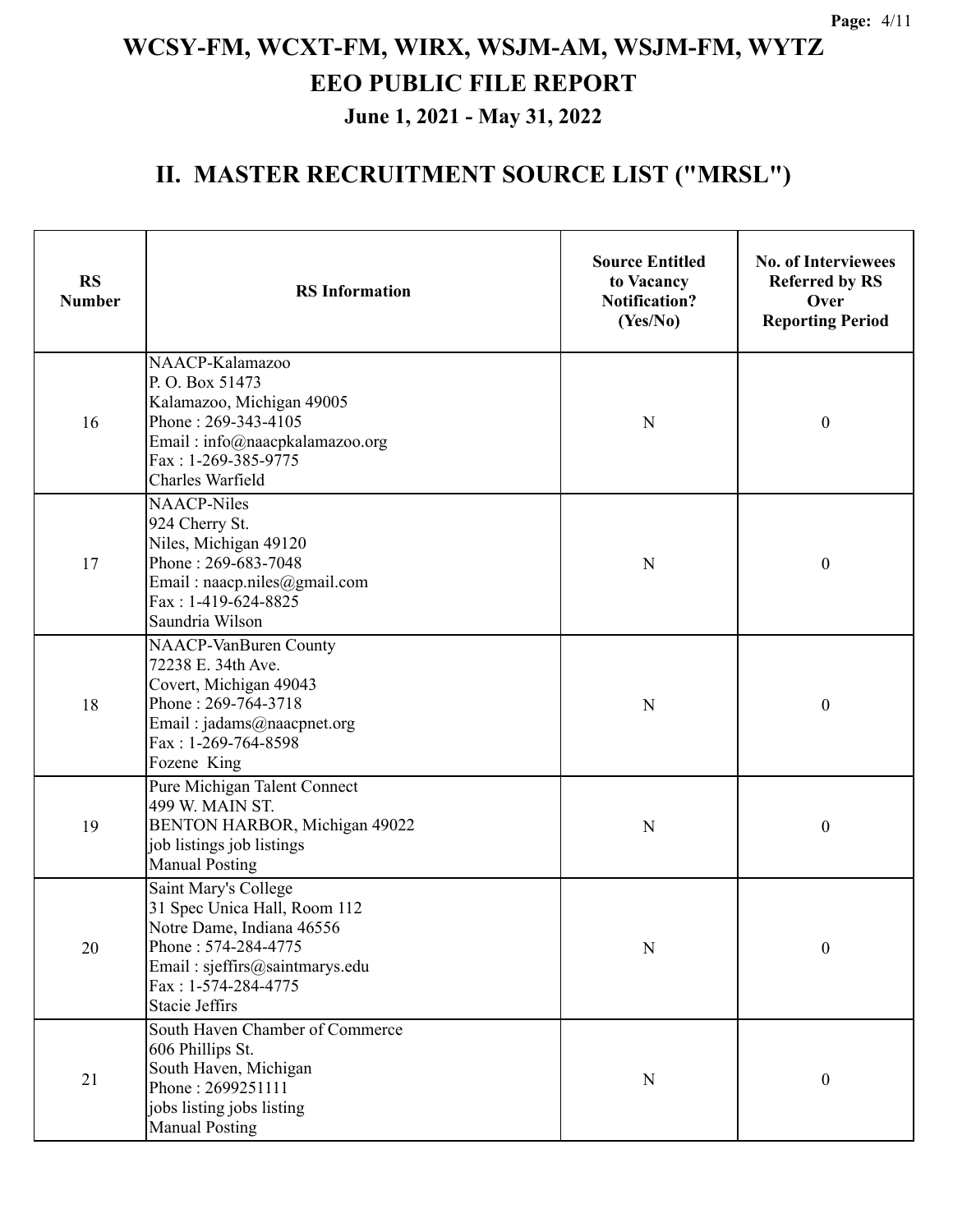| <b>RS</b><br><b>Number</b> | <b>RS</b> Information                                                                                                                                                                                                                                          | <b>Source Entitled</b><br>to Vacancy<br><b>Notification?</b><br>(Yes/No) | <b>No. of Interviewees</b><br><b>Referred by RS</b><br>Over<br><b>Reporting Period</b> |
|----------------------------|----------------------------------------------------------------------------------------------------------------------------------------------------------------------------------------------------------------------------------------------------------------|--------------------------------------------------------------------------|----------------------------------------------------------------------------------------|
| 22                         | Southwest Michigan Regional Chamber<br>811 Ship St., Suite 303<br>St. Joseph, Michigan<br>N<br>Email: sspoonholtz@smrchamber.com<br>Sarah Spoonholtz                                                                                                           |                                                                          | $\boldsymbol{0}$                                                                       |
| 23                         | Southwestmichiganjobs.com<br>6465 Greenwood Plaza<br>Centennial, Colorado 80111<br>Phone: 800-365-8630<br><b>Kristy Daily</b><br><b>Manual Posting</b>                                                                                                         | N                                                                        | $\boldsymbol{0}$                                                                       |
| 24                         | The South Haven Area Chamber of Commerce<br>606 Phillips St.<br>South Haven, Michigan<br>Mary Wagaman<br><b>Manual Posting</b>                                                                                                                                 | N                                                                        | $\boldsymbol{0}$                                                                       |
| 25                         | Western Michigan University<br>1903 W. Michigan Ave.<br>Kalamazoo, Michigan 49008<br>Phone: 269-387-2745<br>Email: broncojobs@wmich.edu<br>$Fax: 1-269-387-2555$<br><b>Buffy Nespodzany</b>                                                                    | $\mathbf N$                                                              | $\boldsymbol{0}$                                                                       |
| 26                         | WSJM - South Bend<br>1301 E. Douglas Rd.<br>Mishawaka, Indiana 46545<br>Email: pmorris@wsbtradio.com<br>Pat Morris                                                                                                                                             | N                                                                        | $\boldsymbol{0}$                                                                       |
| 27                         | www.mediagignow.com<br>300 South Riverside Plaza Suite 800<br>Chicago, Illinois 60606<br>Phone: 336-553-0620<br>Url: http://www.mediagignow.com<br>Email: customerservice@mediagignow.com<br>MediaGigNow.com<br><b>TOTAL INTERVIEWS OVER REPORTING PERIOD:</b> | $\mathbf N$                                                              | $\boldsymbol{0}$                                                                       |
|                            | 18                                                                                                                                                                                                                                                             |                                                                          |                                                                                        |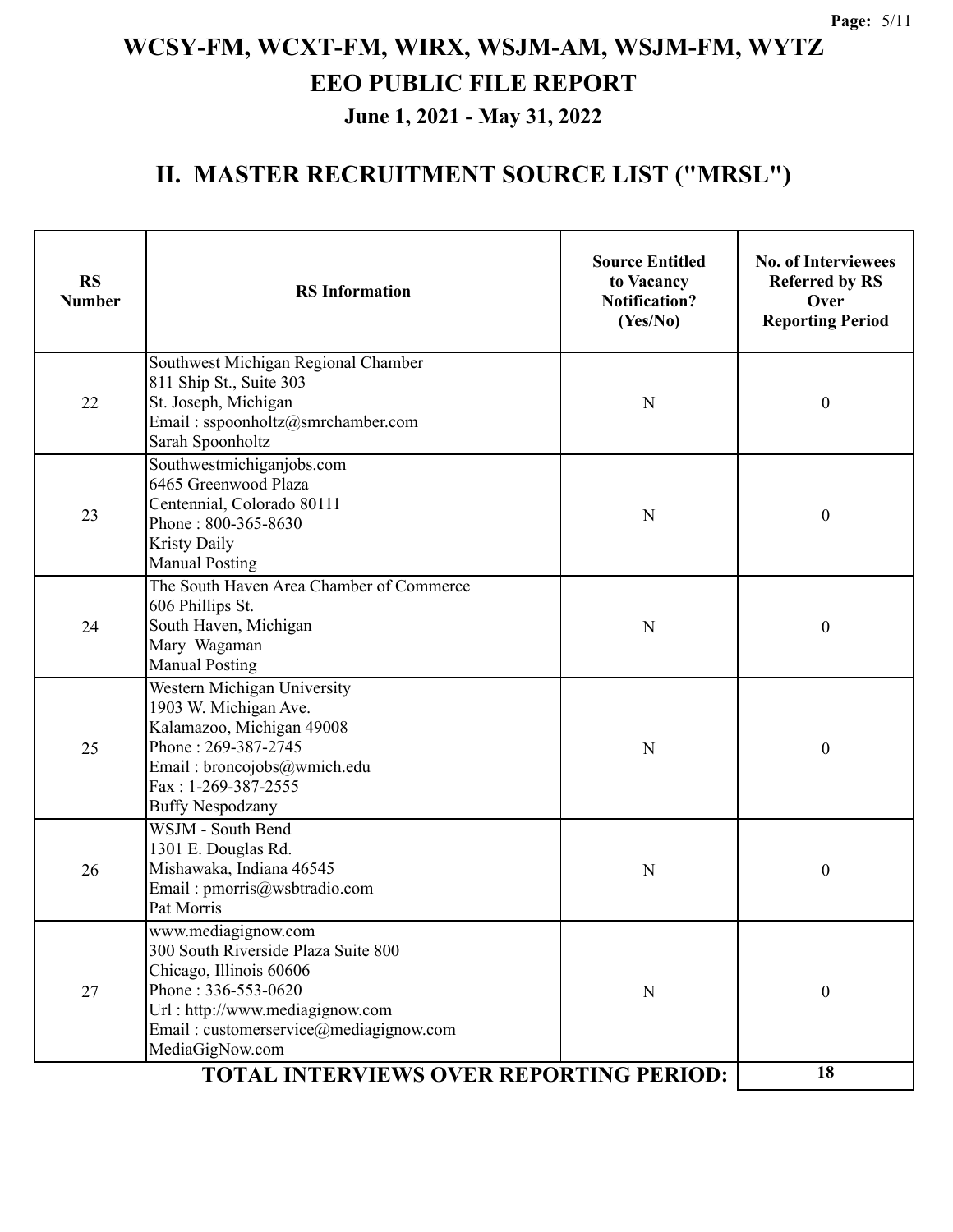### **June 1, 2021 - May 31, 2022**

|                | Date             | <b>Type of</b><br><b>Recruitment Initiative</b>                                           | <b>Brief Description Of Activity</b>                                                                                                                                                                                                              | No. of<br><b>Stations</b> | <b>Participant Title</b>                                         |
|----------------|------------------|-------------------------------------------------------------------------------------------|---------------------------------------------------------------------------------------------------------------------------------------------------------------------------------------------------------------------------------------------------|---------------------------|------------------------------------------------------------------|
|                |                  | (Menu Selection)                                                                          |                                                                                                                                                                                                                                                   | Participants              |                                                                  |
| $\mathbf{1}$   | Ongoing<br>Event | Sponsorship of events<br>in the community<br>designed to increase<br>public awareness     | Zack East, WSJM, Inc. Vice President<br>of Business Development & Innovation,<br>has been a Board Member and project<br>leader for the OutCenter of Southwest<br>Michigan since February 2020 and                                                 |                           | Vice President of<br><b>Business Development</b><br>& Innovation |
|                |                  |                                                                                           | continues this board position through<br>2022. The organization serves as a<br>special support and resource entity for<br>the area's LGBTQ+ citizens. Mid-West<br>Family has consistently supported the<br>OutCenter with in-kind advertising and |                           |                                                                  |
|                |                  |                                                                                           | sponsorship support, centered around<br>station WCXT, and more recently,<br>WQYQ. LGBTQ+ issues have been<br>increasingly prominent in WCXT's<br>community service efforts, with one                                                              |                           |                                                                  |
|                |                  |                                                                                           | goal being to increase that community's<br>awareness of WSJM, Inc as a viable and<br>welcoming employment opportunity in<br>Southwest Michigan for all.                                                                                           |                           |                                                                  |
| $\overline{2}$ | Ongoing<br>Event | Participation in events<br>sponsored by<br>organizations<br>representing the<br>community | WSJM, Inc. Vice President of Business<br>Development & Innovation Zack East<br>serves as a board member of the<br>Southwest Michigan Regional Chamber,<br>a local organization connecting the                                                     |                           | Vice President of<br><b>Business Development</b><br>& Innovation |
|                |                  |                                                                                           | community's employers/businesses with<br>opportunities to reach the community<br>with marketing, advocacy, and support.                                                                                                                           |                           |                                                                  |
|                |                  |                                                                                           | WSJM, Inc. consistently supports the<br>organization on stations WYTZ, WSJM,<br>and WCXT, as well as<br>MoodyontheMarket.com featuring<br>interviews with Chamber staff that often                                                                |                           |                                                                  |
|                |                  |                                                                                           | cover topics of business information,<br>expansions/growth, job opportunities,<br>and featured community members.<br>Zack attends many Chamber events                                                                                             |                           |                                                                  |
|                |                  |                                                                                           | representing WSJM, Inc. discussing<br>community causes and outreach, as well<br>as positions available during networking<br>sessions. Positions with WSJM, Inc. are<br>also cross posted on the Chamber's                                         |                           |                                                                  |
|                |                  |                                                                                           | public website of "Hot Jobs."                                                                                                                                                                                                                     |                           |                                                                  |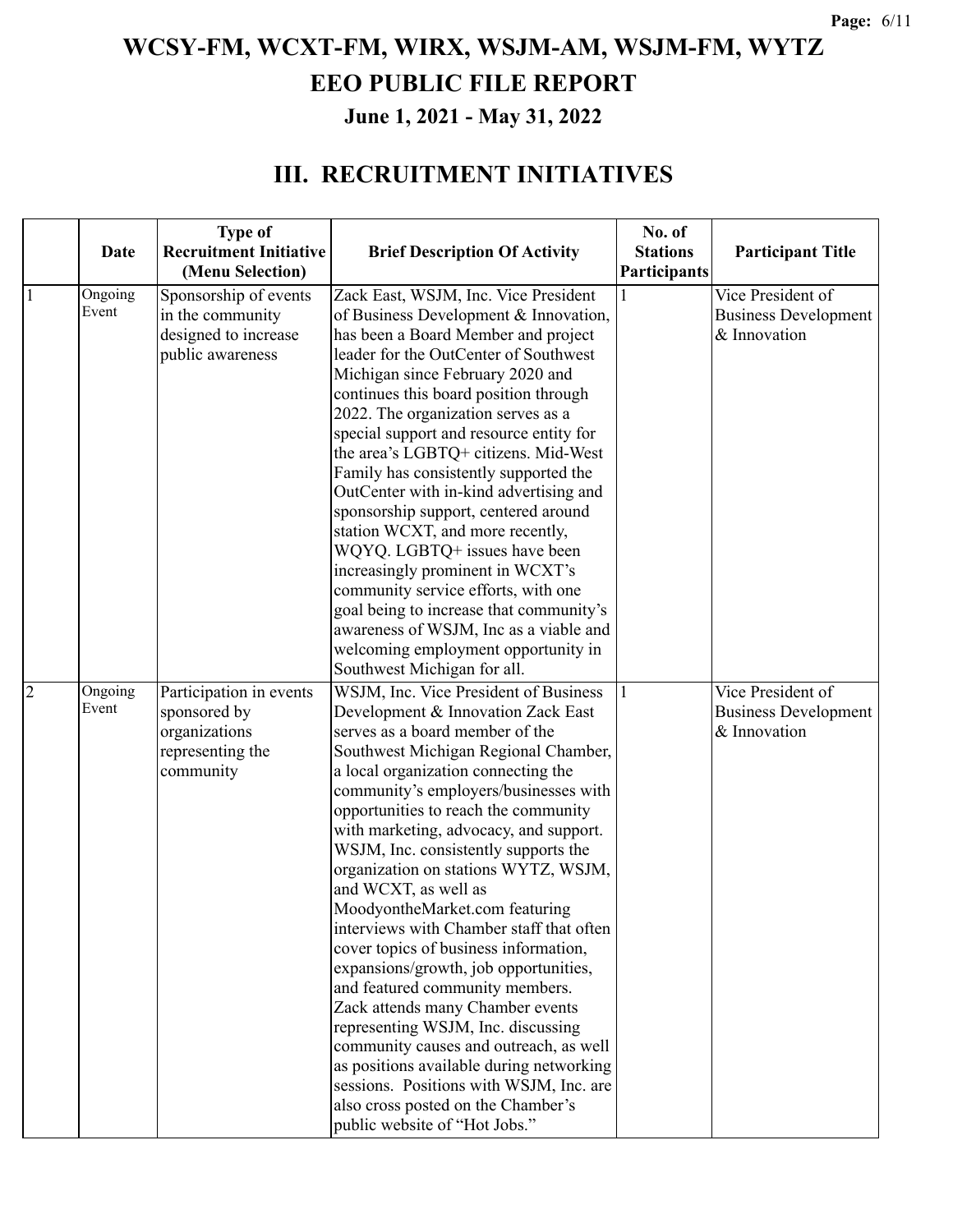|                | Date     | <b>Type of</b><br><b>Recruitment Initiative</b><br>(Menu Selection) | <b>Brief Description Of Activity</b>     | No. of<br><b>Stations</b><br><b>Participants</b> | <b>Participant Title</b>    |
|----------------|----------|---------------------------------------------------------------------|------------------------------------------|--------------------------------------------------|-----------------------------|
| $\overline{3}$ | 6/1/2021 | Participation in events                                             | Zack East, Vice President of Business    |                                                  | Vice President of           |
|                |          | sponsored by                                                        | Development & Innovation, was            |                                                  | <b>Business Development</b> |
|                |          | organizations                                                       | elevated in March 2022 to Board Chair    |                                                  | & Innovation                |
|                |          | representing the                                                    | of the United Way of Southwest           |                                                  |                             |
|                |          | community                                                           | Michigan Board of Directors, after       |                                                  |                             |
|                |          |                                                                     | becoming the Vice Chair on March 11,     |                                                  |                             |
|                |          |                                                                     | 2021. Zack's time on the board has       |                                                  |                             |
|                |          |                                                                     | given him an opportunity to work         |                                                  |                             |
|                |          |                                                                     | directly with other local community      |                                                  |                             |
|                |          |                                                                     | leaders in business, industry, and non-  |                                                  |                             |
|                |          |                                                                     | profits. Zack is a member of the High    |                                                  |                             |
|                |          |                                                                     | Performing Board Committee, which is     |                                                  |                             |
|                |          |                                                                     | tasked with creating a board that is     |                                                  |                             |
|                |          |                                                                     | highly engaged in their work as opposed  |                                                  |                             |
|                |          |                                                                     | to just advisors; the committee also is  |                                                  |                             |
|                |          |                                                                     | tasked with taking directives that have  |                                                  |                             |
|                |          |                                                                     | passed from the Diversity & Inclusion    |                                                  |                             |
|                |          |                                                                     | Committee to implement inclusive         |                                                  |                             |
|                |          |                                                                     | language, recruitment and onboarding     |                                                  |                             |
|                |          |                                                                     | practices in all United Way board        |                                                  |                             |
|                |          |                                                                     | activities and committees/cabinets. His  |                                                  |                             |
|                |          |                                                                     | involvement with these committees and    |                                                  |                             |
|                |          |                                                                     | the board has heightened his awareness   |                                                  |                             |
|                |          |                                                                     | of, and commitment to diversity and      |                                                  |                             |
|                |          |                                                                     | outreach, as he assumes a growing role   |                                                  |                             |
|                |          |                                                                     | supervising the day-to-day operations of |                                                  |                             |
|                |          |                                                                     | WSJM, Inc.'s main Benton Harbor          |                                                  |                             |
|                |          |                                                                     | office-studio location.                  |                                                  |                             |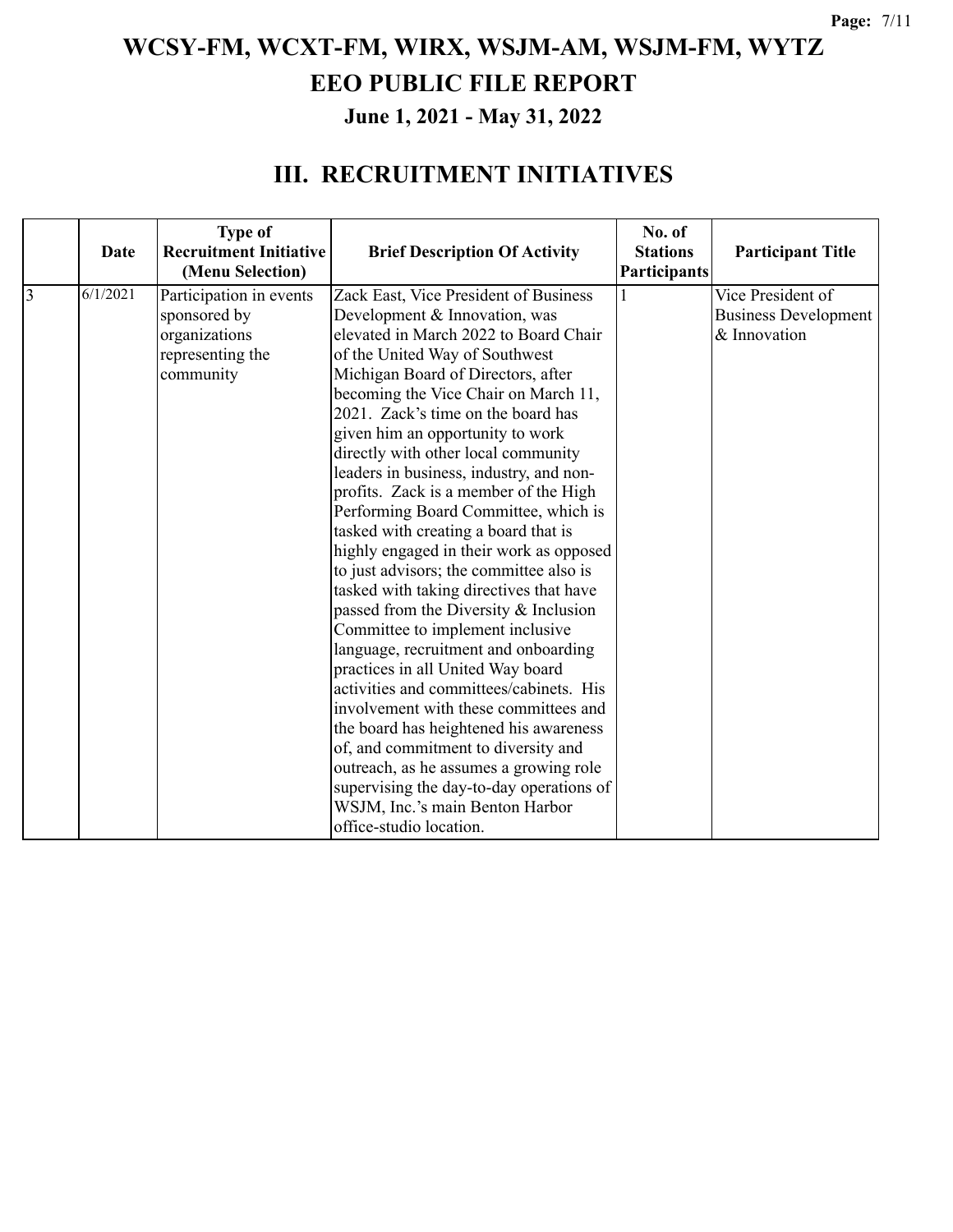|                |          | <b>Type of</b>                |                                                                          | No. of          |                              |
|----------------|----------|-------------------------------|--------------------------------------------------------------------------|-----------------|------------------------------|
|                | Date     | <b>Recruitment Initiative</b> | <b>Brief Description Of Activity</b>                                     | <b>Stations</b> | <b>Participant Title</b>     |
|                |          | (Menu Selection)              |                                                                          | Participants    |                              |
| $\overline{4}$ | Ongoing  | Sponsorship of events         | WSJM, Inc. Senior Revenue                                                |                 | Senior Revenue               |
|                | Event    | in the community              | Development Specialist Lorraine Day                                      |                 | Development                  |
|                |          | designed to increase          | has specialized during the pandemic                                      |                 | Specialist                   |
|                |          | public awareness              | period in helping local businesses and                                   |                 |                              |
|                |          |                               | community groups with their recruiting                                   |                 |                              |
|                |          |                               | efforts in this most challenging time.                                   |                 |                              |
|                |          |                               | She has shared her success strategies                                    |                 |                              |
|                |          |                               | with literally dozens of entities, which                                 |                 |                              |
|                |          |                               | has included information about career                                    |                 |                              |
|                |          |                               | and training opportunities at WSJM, Inc.                                 |                 |                              |
|                |          |                               | As a result, referrals have come to us for                               |                 |                              |
|                |          |                               | potential employees who may want to                                      |                 |                              |
|                |          |                               | change careers and join Mid-West                                         |                 |                              |
|                |          |                               | Family SW MI (WSJM, Inc.). Among                                         |                 |                              |
|                |          |                               | the entities Lorraine has partnered with:                                |                 |                              |
|                |          |                               | United Way, Boys and Girls Clubs,<br>Spectrum-Lakeland Health System,    |                 |                              |
|                |          |                               | Cassopolis Family Clinic Network,                                        |                 |                              |
|                |          |                               | Berrien Regional Education Service                                       |                 |                              |
|                |          |                               | Agency, Berrien County Cancer                                            |                 |                              |
|                |          |                               | Services, St. Joseph Public Schools,                                     |                 |                              |
|                |          |                               | Berrien County Health Dept, Veterans                                     |                 |                              |
|                |          |                               | Services and Krasl Art Center.                                           |                 |                              |
| 5              | 6/1/2021 | Establishment of a            | Zack East, Vice President of Business                                    | $\overline{4}$  | Vice President of            |
|                |          | mentoring program             | Development & Innovation has                                             |                 | Content &                    |
|                |          |                               | continued to mentor Innovation team                                      |                 | Programming                  |
|                |          |                               | employees Alisa Kirby and Matt                                           |                 | Vice President of            |
|                |          |                               | Longhenry for continued growth in their                                  |                 | <b>Business Development</b>  |
|                |          |                               | positions with coaching, mentorship,                                     |                 | & Innovation                 |
|                |          |                               | and training in their roles. In early June                               |                 | Campaign Design &            |
|                |          |                               | 2021, Alisa Kirby's position grew to                                     |                 | <b>Engagement Strategist</b> |
|                |          |                               | serve as Strategy Lead for the Business                                  |                 | <b>WYTZ</b> Progran          |
|                |          |                               | Development team after the addition of                                   |                 | Assistant                    |
|                |          |                               | Briana Sallis to the team, as Alisa spent                                |                 |                              |
|                |          |                               | most of the past three and a half years                                  |                 |                              |
|                |          |                               | successfully supporting both the internal                                |                 |                              |
|                |          |                               | and external digital projects of the<br>operation. With the help of Paul |                 |                              |
|                |          |                               | Layendecker and Zack East, Matt                                          |                 |                              |
|                |          |                               | Longhenry continues to work toward                                       |                 |                              |
|                |          |                               | advancement in his position with the                                     |                 |                              |
|                |          |                               | company to eventually take greater roles                                 |                 |                              |
|                |          |                               | as our lead influencer and a greater role                                |                 |                              |
|                |          |                               | in the Content department in addition to                                 |                 |                              |
|                |          |                               | his Innovation work.                                                     |                 |                              |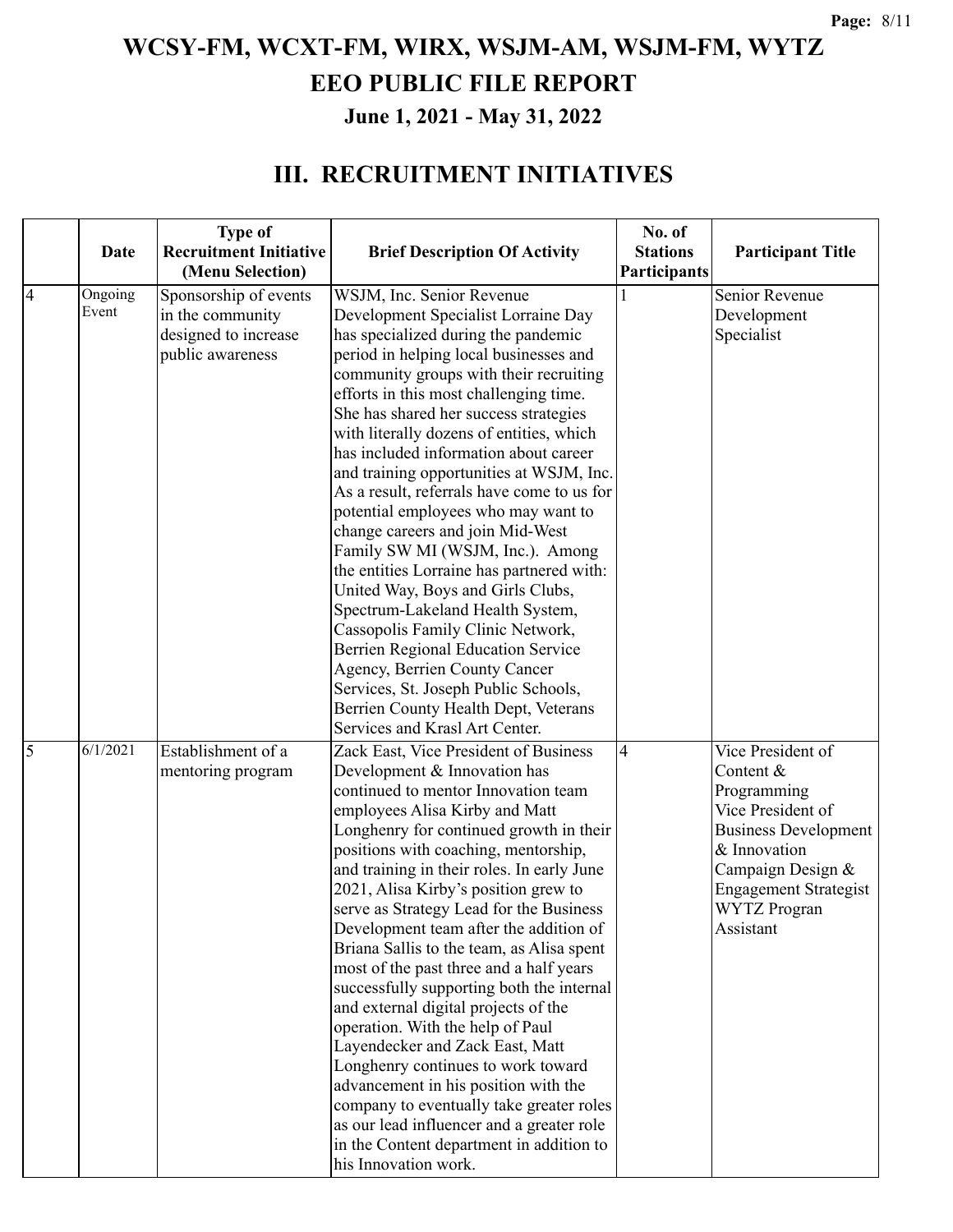|                | Date       | <b>Type of</b><br><b>Recruitment Initiative</b><br>(Menu Selection)                   | <b>Brief Description Of Activity</b>                                                                                                                                                                                                                                                                                                                                                                                                                                                                  | No. of<br><b>Stations</b><br>Participants | <b>Participant Title</b>                      |
|----------------|------------|---------------------------------------------------------------------------------------|-------------------------------------------------------------------------------------------------------------------------------------------------------------------------------------------------------------------------------------------------------------------------------------------------------------------------------------------------------------------------------------------------------------------------------------------------------------------------------------------------------|-------------------------------------------|-----------------------------------------------|
| 6              | 8/22/2021  | Sponsorship of events<br>in the community<br>designed to increase<br>public awareness | The employment landscape is changing<br>for broadcasters as so much attention<br>shifts to digital media and the "sizzle" it<br>seems to offer to younger people we are<br>trying to recruit. WSJM, Inc. President<br>David Doetsch has focused on<br>demonstrating how Radio can be a vital<br>component in this new digital landscape.<br>As part of this effort, Doetsch<br>participated in two nationwide podcast<br>presentations on 'The Encouragers'<br>podcast platform. Entitled 'Innovation |                                           | President & General<br>Manager                |
|                |            |                                                                                       | in Audio', the discussions involved<br>several forward-thinking broadcast<br>owners talking about the future of Radio<br>and its digital transformation. Posting<br>dates 8/22/21 and 4/14/22.                                                                                                                                                                                                                                                                                                        |                                           |                                               |
| $\overline{7}$ | 10/21/2021 | Sponsorship of events<br>in the community<br>designed to increase<br>public awareness | On October 21, 2021, WSJM, Inc.<br>hosted and co-sponsored with South<br>Haven Chamber of Commerce, Business<br>After Hours, an in-person event. It was<br>a gathering of business owners and<br>leaders who regularly recruit and hire<br>employees in the local area. Much<br>discussion about hiring challenges amid<br>the pandemic and the changing<br>workforce attitudes. Paul Layendecker,<br>Vice President of Content and<br>Programming and several non-<br>management employees attended. | 8                                         | Vice President of<br>Content &<br>Programming |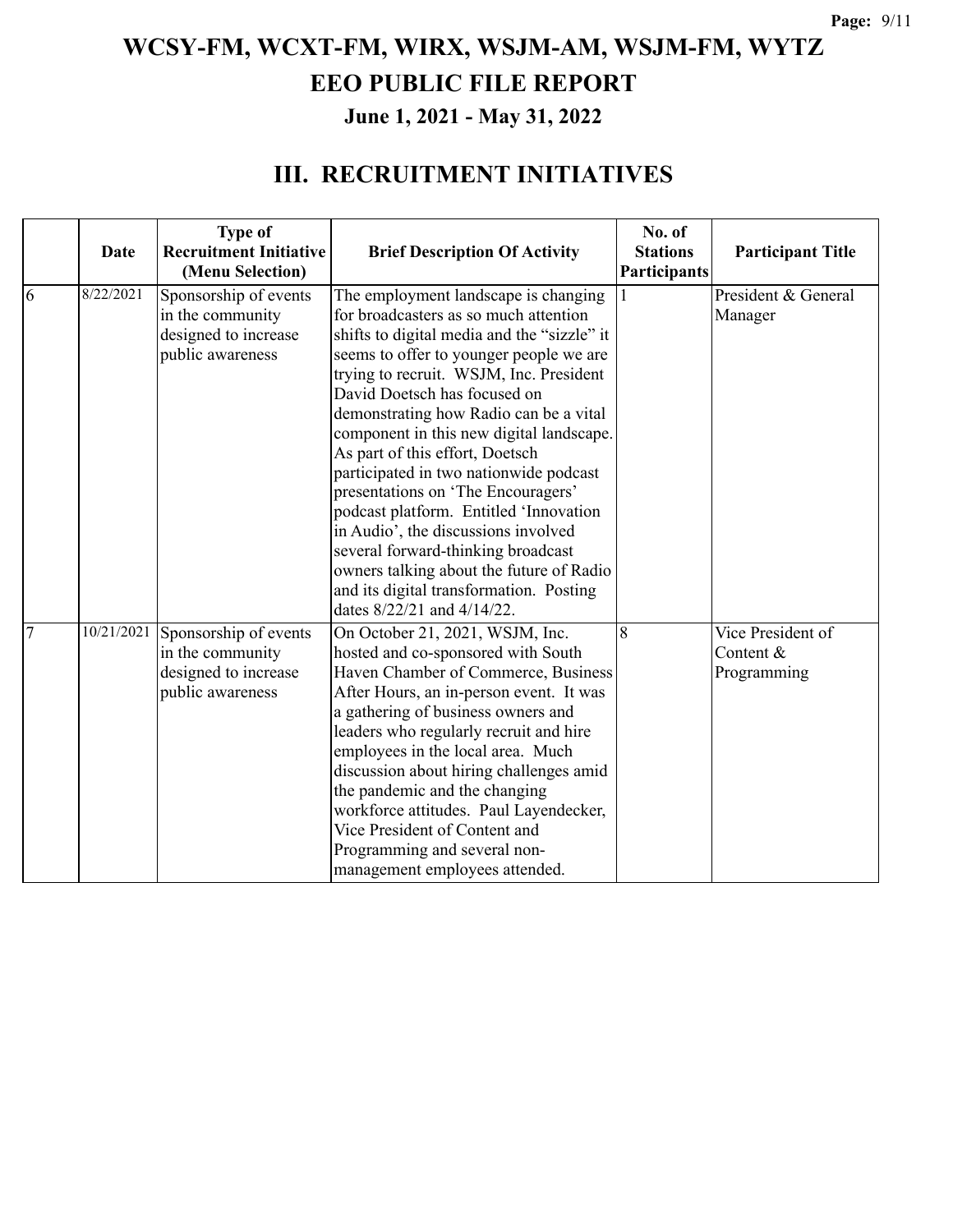|                |           | <b>Type of</b>                |                                                                                     | No. of          |                             |
|----------------|-----------|-------------------------------|-------------------------------------------------------------------------------------|-----------------|-----------------------------|
|                | Date      | <b>Recruitment Initiative</b> | <b>Brief Description Of Activity</b>                                                | <b>Stations</b> | <b>Participant Title</b>    |
|                |           | (Menu Selection)              |                                                                                     | Participants    |                             |
| $\overline{8}$ | Ongoing   | Participation in              | WSJM, Inc. has partnered with the                                                   | 1               |                             |
|                | Event     | scholarship programs          | Berrien Community Foundation to                                                     |                 |                             |
|                |           |                               | promote and grow the David A. Hicks                                                 |                 |                             |
|                |           |                               | Memorial Scholarship for the Arts                                                   |                 |                             |
|                |           |                               | program, which awards a \$1000                                                      |                 |                             |
|                |           |                               | scholarship annually to a Berrien                                                   |                 |                             |
|                |           |                               | County High School Senior majoring in                                               |                 |                             |
|                |           |                               | an arts-related program. Hicks was the                                              |                 |                             |
|                |           |                               | brother of Zack East, Vice President of                                             |                 |                             |
|                |           |                               | Business Development & Innovation.                                                  |                 |                             |
|                |           |                               | Zack assists the committee at the                                                   |                 |                             |
|                |           |                               | foundation in publicizing the                                                       |                 |                             |
|                |           |                               | scholarship opportunity and offering                                                |                 |                             |
|                |           |                               | guidance to the committee to find a                                                 |                 |                             |
|                |           |                               | suitable scholarship recipient. While the<br>program has only been in existence for |                 |                             |
|                |           |                               | five years with each year beginning on                                              |                 |                             |
|                |           |                               | 1/1/2022, recipients each year have                                                 |                 |                             |
|                |           |                               | shown interest in possible internships                                              |                 |                             |
|                |           |                               | with Mid-West Family at the appropriate                                             |                 |                             |
|                |           |                               | time in their post-secondary education.                                             |                 |                             |
|                |           |                               | The 2022 winner, Rileigh Wine of                                                    |                 |                             |
|                |           |                               | Lakeshore High School, was awarded                                                  |                 |                             |
|                |           |                               | on May 26, 2022.                                                                    |                 |                             |
| $\overline{9}$ | 3/22/2022 | Participation in job          | The MAB Foundation Media Career &                                                   | $\overline{2}$  | Vice President of           |
|                |           | banks, internet               | Networking Event took place on March                                                |                 | <b>Business Development</b> |
|                |           | programs and other            | 25, 2022, online as a virtual "speed                                                |                 | & Innovation                |
|                |           | programs designed to          | networking event." Zack East, Vice                                                  |                 | Vice President of           |
|                |           | promote outreach              | President of Business Development &                                                 |                 | Content &                   |
|                |           |                               | Innovation and Paul Layendecker, Vice                                               |                 | Programming                 |
|                |           |                               | President of Content & Programming,                                                 |                 |                             |
|                |           |                               | attended the career fair on behalf of                                               |                 |                             |
|                |           |                               | WSJM Inc. Our "session" was open to                                                 |                 |                             |
|                |           |                               | any registered students and                                                         |                 |                             |
|                |           |                               | professionals who enter our chat for                                                |                 |                             |
|                |           |                               | questioning. There were 50 students and                                             |                 |                             |
|                |           |                               | professionals registered. We shared                                                 |                 |                             |
|                |           |                               | information about all the different                                                 |                 |                             |
|                |           |                               | aspects of working with Mid-West                                                    |                 |                             |
|                |           |                               | Family, job opportunities we have<br>currently, and encouraged prospects to         |                 |                             |
|                |           |                               | submit resumes for those positions as                                               |                 |                             |
|                |           |                               | well as general future consideration.                                               |                 |                             |
|                |           |                               | WSJM Inc. also pre-promoted this event                                              |                 |                             |
|                |           |                               | as part of our MAB membership with                                                  |                 |                             |
|                |           |                               | 373 commercials across all stations                                                 |                 |                             |
|                |           |                               | leading up to the event.                                                            |                 |                             |